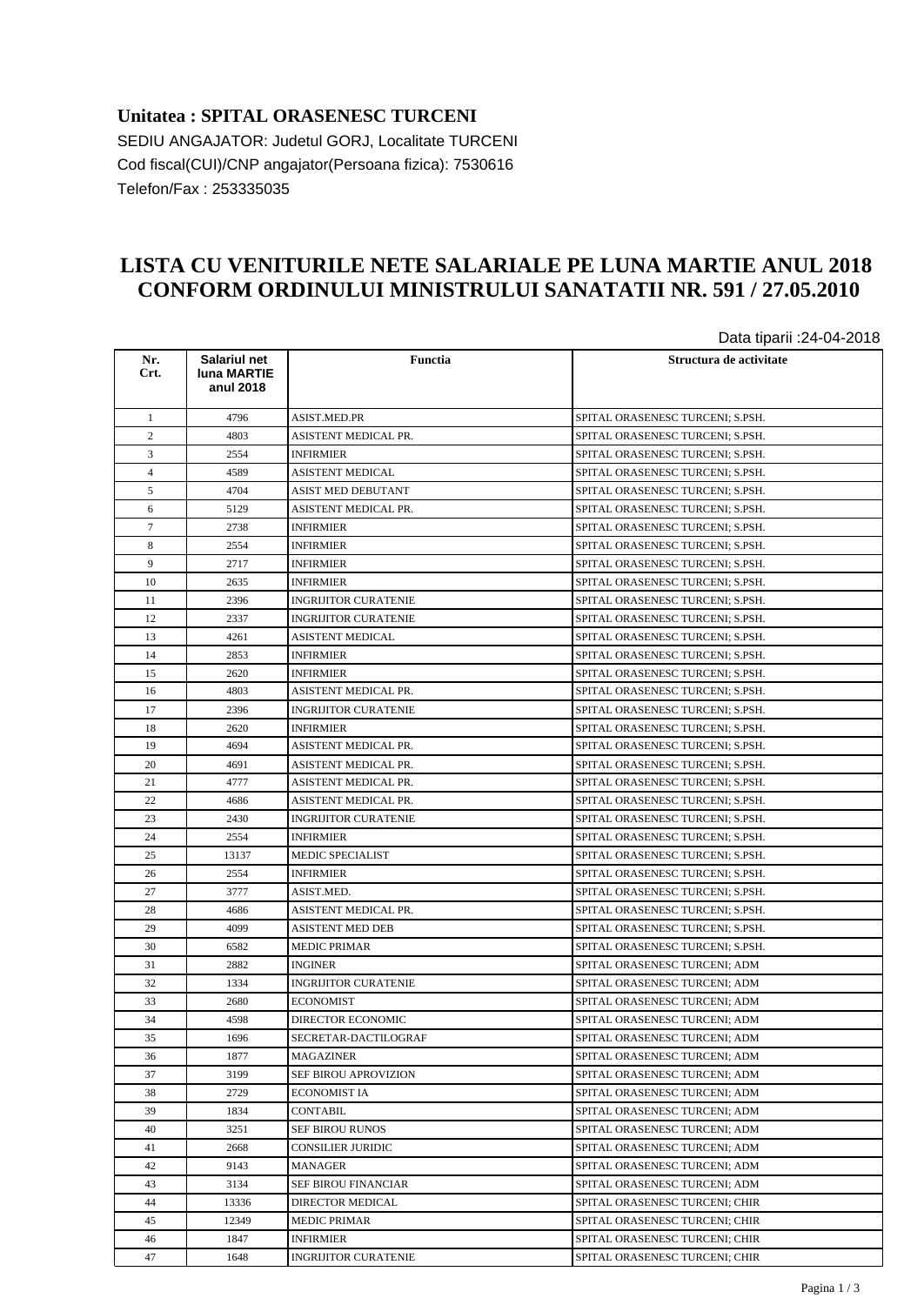| 48  | 3047           | <b>ASISTENT MEDICAL</b>     | SPITAL ORASENESC TURCENI; CHIR      |
|-----|----------------|-----------------------------|-------------------------------------|
| 49  | 3421           | <b>ASISTENT MEDICAL</b>     | SPITAL ORASENESC TURCENI; CHIR      |
| 50  | 3538           | ASISTENT MEDICAL PR.        | SPITAL ORASENESC TURCENI; CHIR      |
| 51  | 3211           | <b>ASISTENT MED DEB</b>     | SPITAL ORASENESC TURCENI; CHIR      |
| 52  | 2448           | <b>FOCHIST</b>              | SPITAL ORASENESC TURCENI; FOCH      |
| 53  | 2352           | <b>FOCHIST</b>              | SPITAL ORASENESC TURCENI; FOCH      |
| 54  | 2654           | <b>FOCHIST</b>              | SPITAL ORASENESC TURCENI; FOCH      |
| 55  | 2509           | <b>FOCHIST</b>              | SPITAL ORASENESC TURCENI; FOCH      |
| 56  | 9380           | MEDIC SPECIALIST            | SPITAL ORASENESC TURCENI; S.INT.    |
| 57  | 1733           | <b>INGRIJITOR CURATENIE</b> | SPITAL ORASENESC TURCENI; S.INT.    |
| 58  | 3564           | ASISTENT MEDICAL PR.        | SPITAL ORASENESC TURCENI; S.INT.    |
| 59  | 3492           | ASISTENT MEDICAL PR.        | SPITAL ORASENESC TURCENI; S.INT.    |
| 60  | 1851           | <b>INFIRMIER</b>            | SPITAL ORASENESC TURCENI; S.INT.    |
| 61  | 3786           | ASISTENT MEDICAL PR.        | SPITAL ORASENESC TURCENI; S.INT.    |
| 62  | 10361          | <b>MEDIC SPECIALIST</b>     | SPITAL ORASENESC TURCENI; S.INT.    |
| 63  | 1728           | <b>INGRIJITOR CURATENIE</b> | SPITAL ORASENESC TURCENI; S.INT.    |
| 64  | 3542           | ASISTENT MEDICAL PR.        | SPITAL ORASENESC TURCENI; S.INT.    |
| 65  | $\overline{0}$ | ASISTENT MEDICAL            | SPITAL ORASENESC TURCENI; S.INT.    |
| 66  | 3962           | ASISTENT MEDICAL PR.        | SPITAL ORASENESC TURCENI; S.INT.    |
| 67  | 1761           | REGISTRATOR MED.PR.         | SPITAL ORASENESC TURCENI; B.INTERN. |
| 68  | 1876           | STATICIAN MED.PR.           | SPITAL ORASENESC TURCENI; B.INTERN. |
| 69  | 1772           | REGISTRATOR MED.PR.         | SPITAL ORASENESC TURCENI; B.INTERN. |
| 70  | 3462           | ASISTENT MEDICAL            | SPITAL ORASENESC TURCENI; S.GIN.    |
| 71  | 1519           | <b>INGRIJITOR CURATENIE</b> | SPITAL ORASENESC TURCENI; S.GIN.    |
| 72  | 1776           | <b>INFIRMIER</b>            | SPITAL ORASENESC TURCENI; S.GIN.    |
| 73  | 4020           | MOASA PR                    | SPITAL ORASENESC TURCENI; S.GIN.    |
| 74  | 3624           | MOASA PR                    | SPITAL ORASENESC TURCENI; S.GIN.    |
|     |                |                             |                                     |
| 75  | 12863<br>3579  | <b>MEDIC PRIMAR</b>         | SPITAL ORASENESC TURCENI; S.GIN.    |
| 76  |                | ASISTENT MEDICAL PR.        | SPITAL ORASENESC TURCENI; S.GIN.    |
| 77  | 1589           | <b>INGRIJITOR CURATENIE</b> | SPITAL ORASENESC TURCENI; S.GIN.    |
| 78  | 1754           | <b>INFIRMIER</b>            | SPITAL ORASENESC TURCENI; S.GIN.    |
| 79  | 8218           | MEDIC SPECIALIST            | SPITAL ORASENESC TURCENI; S.GIN.    |
| 80  | 3492           | ASISTENT MEDICAL PR.        | SPITAL ORASENESC TURCENI; S.GIN.    |
| 81  | 3284           | ASISTENT MEDICAL PR.        | SPITAL ORASENESC TURCENI; STER      |
| 82  | 3250           | ASISTENT MEDICAL PR.        | SPITAL ORASENESC TURCENI; STER      |
| 83  | 3304           | ASISTENT MEDICAL PR.        | SPITAL ORASENESC TURCENI; STER      |
| 84  | 1621           | <b>BUCATAR</b>              | SPITAL ORASENESC TURCENI; BUC       |
| 85  | $\overline{0}$ | <b>BUCATAR</b>              | SPITAL ORASENESC TURCENI; BUC       |
| 86  | 1551           | <b>BUCATAR</b>              | SPITAL ORASENESC TURCENI; BUC       |
| 87  | 2173           | <b>BUCATAR</b>              | SPITAL ORASENESC TURCENI; BUC       |
| 88  | 2147           | BUCATAR                     | SPITAL ORASENESC TURCENI; BUC       |
| 89  | 10349          | <b>MEDIC SPECIALIST</b>     | SPITAL ORASENESC TURCENI; S.PED.    |
| 90  | 3579           | ASISTENT MEDICAL PR.        | SPITAL ORASENESC TURCENI; S.PED.    |
| 91  | 2247           | <b>INFIRMIER</b>            | SPITAL ORASENESC TURCENI; S.PED.    |
| 92  | 3228           | ASISTENT MEDICAL PR.        | SPITAL ORASENESC TURCENI; S.PED.    |
| 93  | 9594           | MEDIC SPECIALIST            | SPITAL ORASENESC TURCENI; S.PED.    |
| 94  | 1870           | INGRIJITOR CURATENIE        | SPITAL ORASENESC TURCENI; S.PED.    |
| 95  | 3737           | ASISTENT MEDICAL PR.        | SPITAL ORASENESC TURCENI; S.PED.    |
| 96  | 3564           | ASISTENT MEDICAL PR.        | SPITAL ORASENESC TURCENI; S.PED.    |
| 97  | 3242           | ASISTENT MEDICAL PR.        | SPITAL ORASENESC TURCENI; S.PED.    |
| 98  | 2274           | ASIST.MED.                  | SPITAL ORASENESC TURCENI; S.PED.    |
| 99  | 2079           | CHIMIST                     | SPITAL ORASENESC TURCENI; LAB       |
| 100 | 3198           | ASISTENT MEDICAL PR.        | SPITAL ORASENESC TURCENI; LAB       |
| 101 | 2473           | <b>BIOLOG PRINCIPAL</b>     | SPITAL ORASENESC TURCENI; LAB       |
| 102 | 8107           | MEDIC SPECIALIST LAB        | SPITAL ORASENESC TURCENI; LAB       |
| 103 | 7431           | MEDIC SPECIALIST LAB        | SPITAL ORASENESC TURCENI; LAB       |
| 104 | 1640           | <b>FARMACIST PRIMAR</b>     | SPITAL ORASENESC TURCENI; FARM      |
| 105 | 2776           | ASISTENT MEDICAL PR.        | SPITAL ORASENESC TURCENI; FARM      |
| 106 | 2872           | ASIST.MED.                  | SPITAL ORASENESC TURCENI; FARM      |
| 107 | 5112           | ASISTENT MEDICAL PR.        | SPITAL ORASENESC TURCENI; ATI       |
| 108 | 2656           | <b>INFIRMIER</b>            | SPITAL ORASENESC TURCENI; ATI       |
| 109 | 2724           | <b>INFIRMIER</b>            | SPITAL ORASENESC TURCENI; ATI       |
| 110 | 5078           | ASISTENT MEDICAL PR.        | SPITAL ORASENESC TURCENI; ATI       |
| 111 | 13484          | MEDIC REZIDENT              | SPITAL ORASENESC TURCENI; ATI       |
| 112 | 13630          | MEDIC SPECIALIST            | SPITAL ORASENESC TURCENI; ATI       |
| 113 | 3804           | ASISTENT MED DEB            | SPITAL ORASENESC TURCENI; ATI       |
| 114 | 3687           | ASISTENT MEDICAL PR.        | SPITAL ORASENESC TURCENI; NEO       |